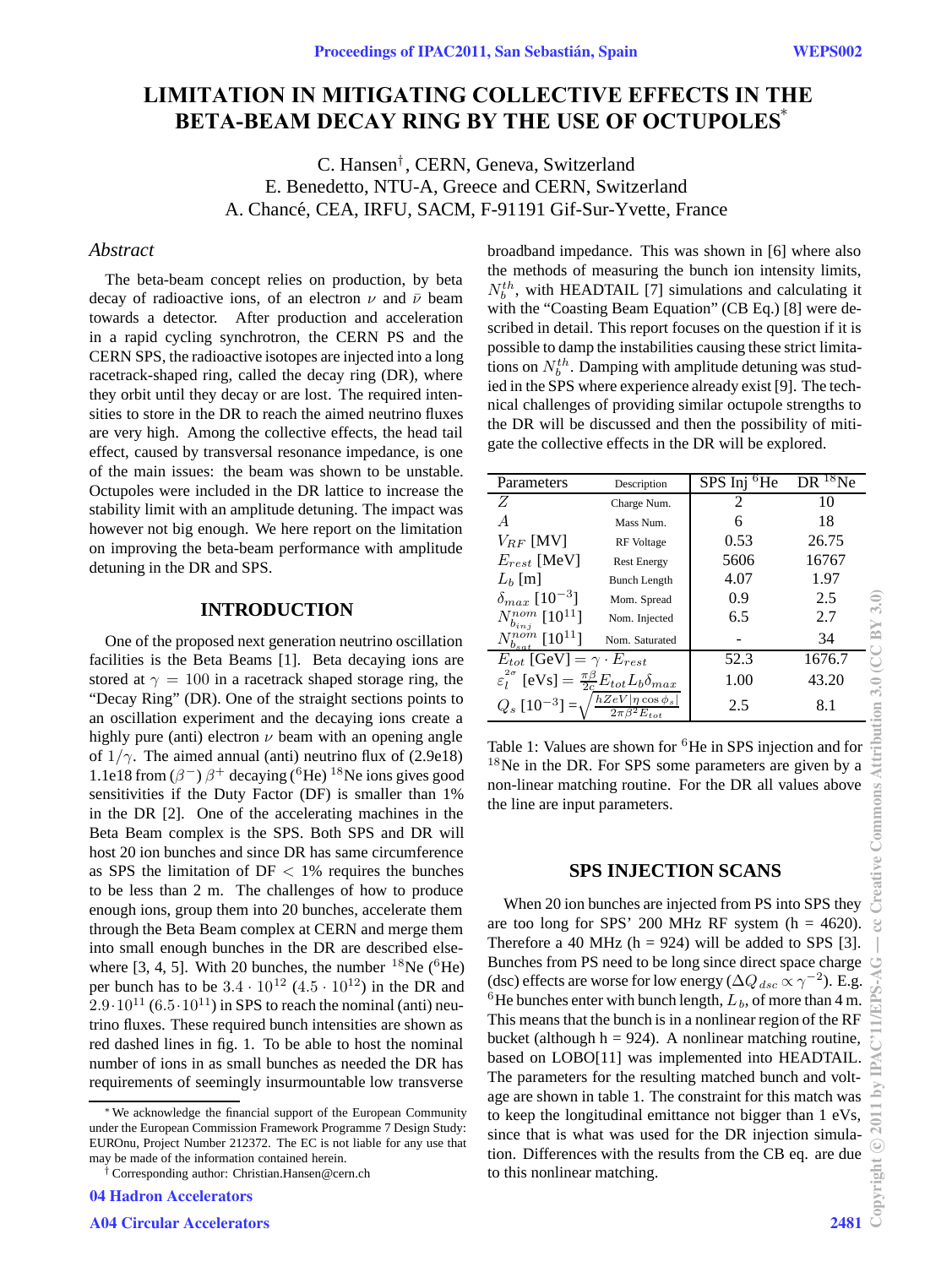| Parameters                     | Description               | SPS Inj   | DR       |
|--------------------------------|---------------------------|-----------|----------|
| $N_B$                          | Number Bunches            | 20        | 20       |
| h.                             | Harmonic Number           | 924       | 924      |
| $C$ [m]                        | Circumference             | 6911.6    | 6911.6   |
| $\ell_{eff}$                   | Eff. Straight Sec.        |           | 39\%     |
| $\rho$ [m]                     | <b>Magnetic Radius</b>    | 740.0     | 155.6    |
| $\gamma_{tr}$                  | <b>Gamma Transition</b>   | 23.00     | 18.6     |
| $\gamma$                       | Relativistic Gamma        | 9.3       | 100.0    |
| $Q_x$                          | <b>Horizontal Tune</b>    | 26.13     | 22.23    |
| $Q_{\it u}$                    | <b>Vertical Tune</b>      | 26.18     | 19.16    |
| $\langle \beta \rangle_x$ [m]  | Av. x- $\beta$ tron Func. | 54.55     | 124.70   |
| $\langle \beta \rangle_y$ [m]  | Av. y- $\beta$ tron Func. | 54.59     | 160.40   |
| $\langle D \rangle_x$ [m]      | Av. Dispersion            | 1.83      | $-0.60$  |
| $\xi_{x,y}$                    | x,y Chromaticity          | $0.0\,$   | 0.0      |
| $Q_{\perp}$                    | <b>Quality Factor</b>     | 1.0       | 1.0      |
| $f_r$ [GHz]                    | Resonance Freq.           | 1.0       | 1.0      |
| $R_{\perp}[\frac{M\Omega}{m}]$ | Shunt Impedance           | 20.0      | 1.0      |
| $\eta = \gamma_{tr}$           | Phase Slip Factor         | $-9.6e-3$ | $2.8e-3$ |
| $T_{rev}[\mu s]=$              | <b>Revolution Time</b>    | 23.19     | 23.06    |
| $R$ [m] = $C/2\pi$             | <b>Machine Radius</b>     | 1100      | 1100     |

Table 2: Input parameters (some from [3] and some from updated DR design [10]) above the first line. Assumed transversal impedance parameters between the lines. Calculated parameters below the last line.

The transversal shunt impedance of SPS is about  $R_{\perp}^{SPS} = 20$  M $\Omega/m$  and there is not much flexibility to lower this value, so there cannot be big impact on  $N_b^{th}$  by the change of  $R_{\perp}$ , as can be seen in fig. 1(a). We see that the allowed number <sup>6</sup>He ions per bunch in SPS injection is about one order of magnitude lower than required. Results shown in fig. 1 are all based on probing for instabilities with long rise time,  $(1/\tau)^{th} = 0.2 \text{ s}^{-1}$ .

Attempts to damp instabilities, and thereby relax  $N_b^{th}$ , have been made. Instabilities can be damped by avoiding resonances, i.e. making particles in the bunch oscillate with different frequencies. Tune spread in the bunch can be introduced by e.g. octupole magnets since they can introduce a tune dependence on the oscillation amplitude. The achieved tune spreads follow  $\Delta Q_{x,y} = \frac{\partial \hat{Q}_{x,x}}{\partial \varepsilon_{x,y}} a_x + \frac{\partial Q_{x,y}}{\partial \varepsilon_{y,y}} a_y$  where the single particle "action"  $a_{\alpha} = \frac{\alpha^2 + \alpha'^2 \beta_{\alpha}}{\beta_{\alpha}}, \ \alpha = x, y, \text{ and } \frac{\partial Q_x}{\partial \varepsilon_x}, \ \frac{\partial Q_y}{\partial \varepsilon_y}, \ \frac{\partial Q_x}{\partial \varepsilon_y}$ and  $\frac{\partial Q_y}{\partial \varepsilon_y}$  are the "amplitude detuning coefficients". By changing one of the amplitude detuning coefficients,  $\frac{\partial Q_y}{\partial \varepsilon_y}$ , we explored the dependence on  $N_b^{th}$  the octupole magnets could have. The other coefficients are then fixed to  $\partial Q_x/\partial \varepsilon_x = 424.9 \text{ m}^{-1}$ ,  $\partial Q_{x,y}/\partial \varepsilon_{y,x} = -878.0 \text{ m}^{-1}$ . These are estimations from SPS measurements [9] from where  $\partial Q_y/\partial \epsilon_y \approx 1155.0 \text{ m}^{-1}$  is also concluded. A slight relaxation in  $N_b^{th}$  with amplitude detuning could be accomplished at the SPS injection, but not enough to reach required bunch intensity (compare fig. 1**(a)** and **(c)**). This is due to transversal emittance growth caused by the octupoles. This can be seen in fig. 1**(b)** where

a scan over  $\partial Q_y/\partial \varepsilon_y \in [0,2000] \text{ m}^{-1}$  was performed. We see a growth of allowed number ions per bunch from  $\partial Q_y/\partial \varepsilon_y = 0$  to 800 m<sup>-1</sup> due to growth in resonance damping when the octupole strength is increased. However, increasing  $\partial Q_y/\partial \varepsilon_y$  further has no effect since then the emittance growth limit was reached which was here loosly put to 200 %.



Figure 1:  $N_b^{th}$  as a function of  $(a, c, d)$  the transversal shunt impedance, **(b, e)** one amplitude detuning coefficient and **(f)** the chromaticity for  $(a, b, c)$  <sup>6</sup>He in the SPS injection and  $(d, e, f)$  <sup>18</sup>Ne in the DR, according to the CB eq. [8] and HEADTAIL [7] as described in [6]. The damping of the instability damping in **(b, e)** is due to a limit on the emittance blow up. The difference between **(a)** and **(b)** is amplitude detuning with  $\partial Q_y/\partial \varepsilon_y = 1155$  m<sup>-1</sup>. The red dashed lines indicate required bunch intensities.

#### **OCTUPOLES IN THE DR**

The tune derivative  $\partial Q_u/\partial \varepsilon_v$  is proportional to the integrate  $\oint K_3 \beta_u \beta_v ds$  where  $u, v = x, y$  and where  $K_3$  is the normalized octupole strength. Three octupole families are then necessary to obtain any value of the tune derivatives, but only two will be used to match the value of the derivatives  $\partial Q_x/\partial \varepsilon_x$  and  $\partial Q_y/\partial \varepsilon_y$  ( $\partial Q_x/\partial \varepsilon_y$  is then free). Two octupole locations were studied: in the arcs or in the long straight section. The arcs are made of regular FODO lattices. The phase advance per period is  $\pi/2$  rad in both planes. The advantage of the arcs is to have phase advances for which the octupoles should compensate each other. The

04 Hadron Accelerators

A04 Circular Accelerators